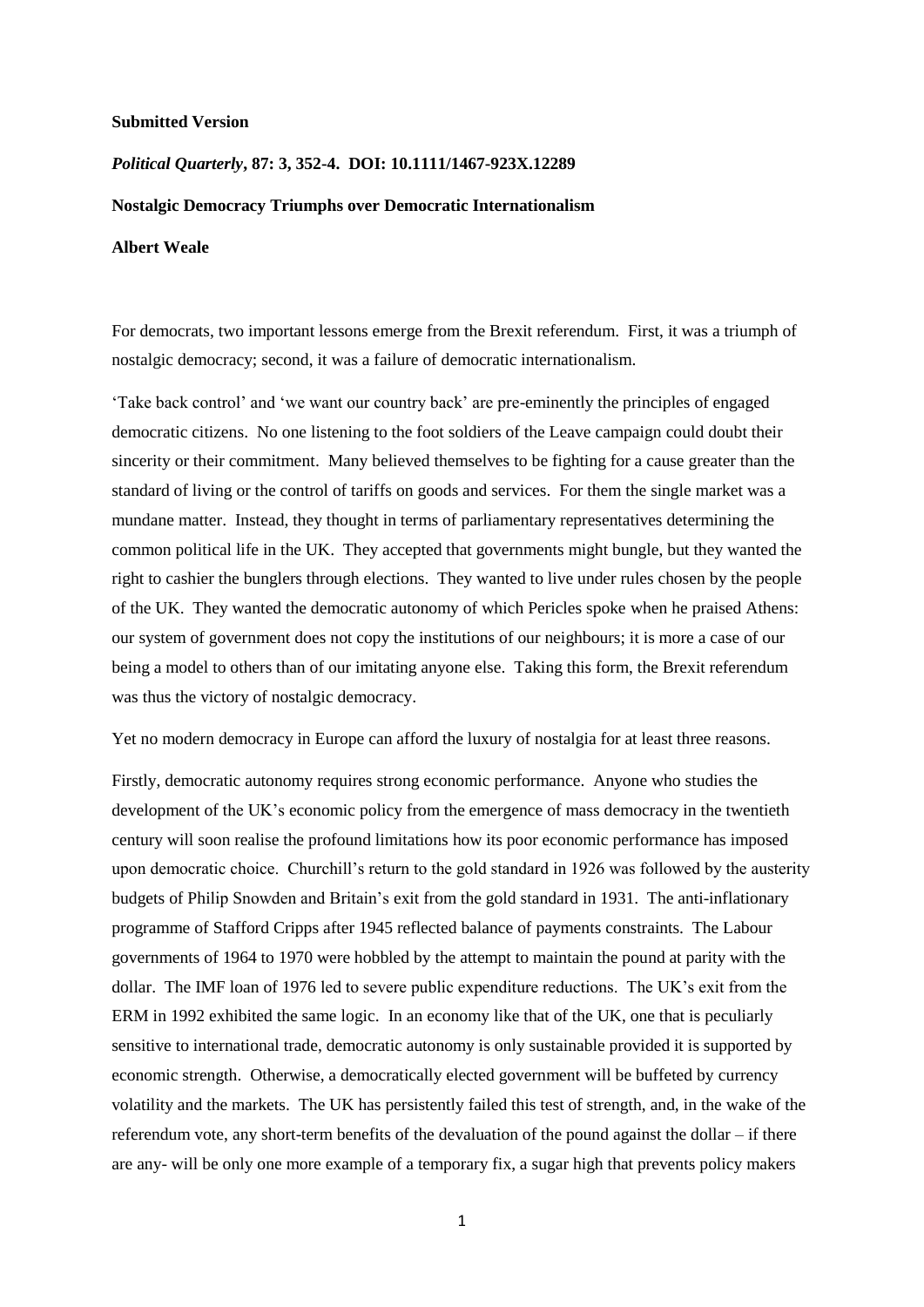dealing with the underlying structural causes of poor performance – low long-term rates of savings, inadequate education and training and a pinched level of public goods failing to support economic activity and social improvement.

Secondly, popular democratic control is qualified and mediated by the legacy of institutions, of which one vital element is the electoral system. It is possible – just - to tell a plausible nostalgic story of majority control in a Britain of the 1950s when party competition was one-dimensional and dominated by the terms of the prevailing compromise between labour and capital. In such a world, the Labour and Conservative parties captured all but three per cent of the popular vote, and, though neither secured a popular majority over the other, the median voter was in control. The case is quite different when politics is criss-crossed by a number of different dimensions, and where the party system has fractionalised. Does anyone suppose that David Cameron's government, with 37% of the popular vote, was pursuing policies anywhere near the median voter? As the party system fractionalises even more in the wake of the Brexit referendum, it becomes less clear who is going to constitute the 'we' who get the country back.

This fractionalization of the party system is heightened by the results of devolution. The UK is now half-way towards a compound political system, far removed from simple majoritarianism. Compound systems rely upon the concurrent wills of their constituent parts. The Scottish government may or may not be right that it has the constitutional power to veto legislation on the UK's exit from the EU. But whatever the legal situation, in a system of government in which the pull of devolution is growing, the political truth is that something like concurrent majorities are required. From the point of view of those who wish to take back democratic control, this simply looks like a minority exercising blackmail. Yet such a view highlights the failure to understand the complex nature of UK's compound democracy that has emerged in the last twenty years.

Thirdly, democratic control is not a history-free zone. Existing commitments matter. The most conspicuous example post-Brexit is the UK's commitment to the peace process in Ireland. Since 1922 the common travel area has existed between the Republic and the UK because their migration policies, both inside and outside the EU, have been in lock-step. It was inevitable, once the referendum was called, that the re-erection of border security would become a divisive issue between the communities of Northern Ireland. Post-Brexit, border security will have to be harder than it has been in the recent past, if the free movement of people from Europe into the UK is to be controlled. Otherwise the famous Polish plumbers will simply take the Ryanair flight to Dublin and then the bus to Belfast. If the control of migration is the UK's red line, then passport and customs barriers will be needed for the crossing between the Republic and Northern Ireland. How long before a border post becomes the target of some brash 22 year old with explosives who wants bragging rights among his friends? How soon afterwards will military patrols be needed?

2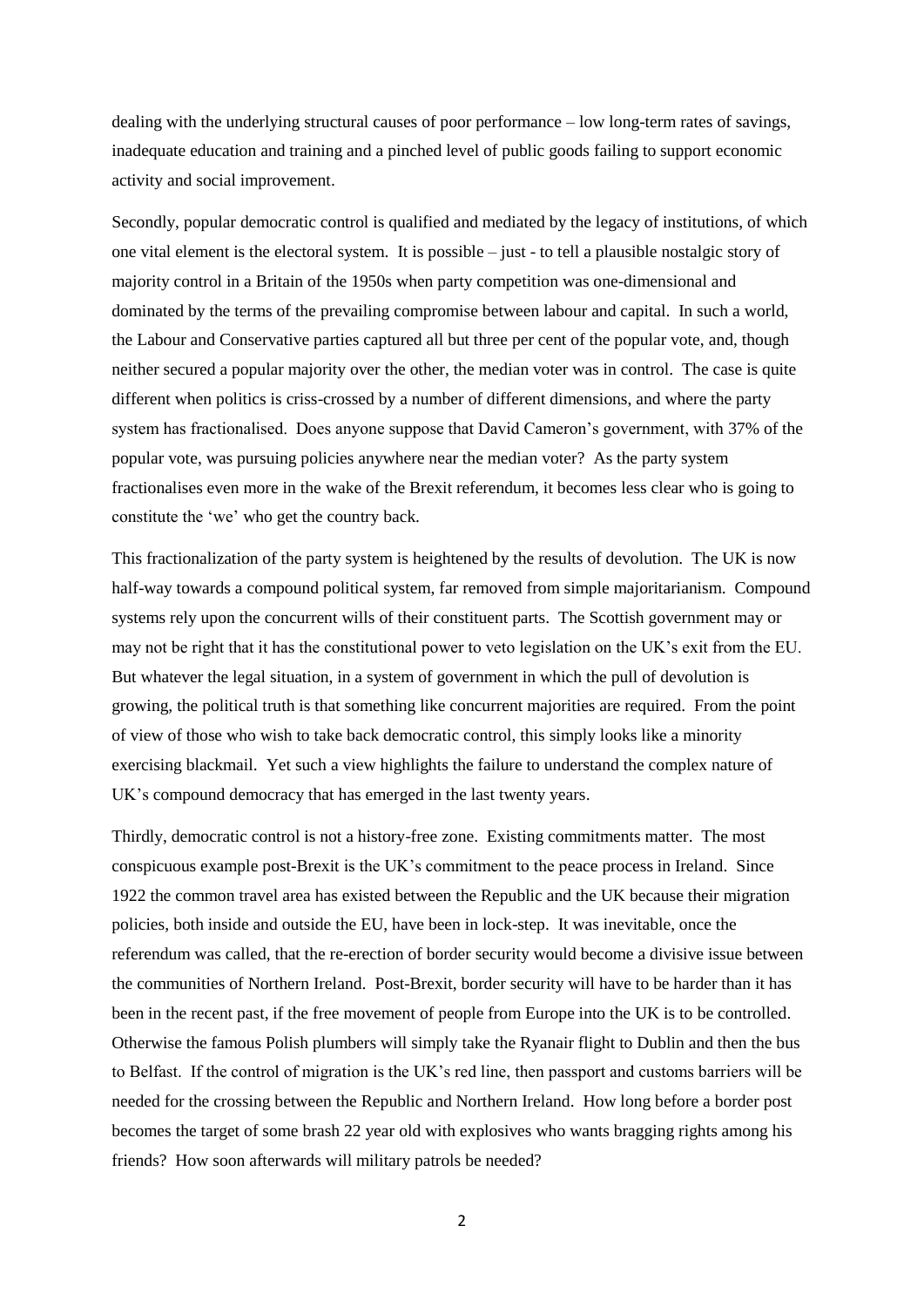But the referendum campaign was not lost solely by the power of nostalgia. It was also lost by the failure to put the democratic case for the EU. Of all the silent voices, the most silent of them all was that of democratic internationalism. How did it come about that the EU was portrayed as an antidemocratic institution? With its 28 countries, there are currently more democracies in the EU than there were *in the whole world* in 1951 when the Coal and Steel Community was formed. Of those 28 countries, eleven have become democracies since the collapse of the Berlin wall in 1989, and three of them – Greece, Portugal and Spain – since the collapse of the last vestiges of fascism in Europe in the 1970s. Helmut Kohl may have been economically illiterate but he was profoundly right politically when he offered the citizens of the former GDR one Deutschmark for one Ostmark. He thereby cemented the political identity upon which common democratic institutions could be built. The EU now comprises the largest group of national democracies joined in political association that the world has ever known. This is not to say that the EU is solely responsible for democratic consolidation in central and eastern Europe. The firm resistance of NATO to the Soviet threat during the Cold War played the leading role. A military alliance of states, however, can only ward off territorial enemies. It cannot create the conditions for democratic consolidation, particularly in a part of the world that is still overcoming its historical legacy of imperial and authoritarian rule.

Nostalgia sufferers assert that the EU is a leviathan, an unaccountable super-state that itself would be unacceptable, in terms of its democratic credentials, if it sought to join itself. This is to confuse a union of democratic states with a democratic state. To be sure, the bland invocation of the 'pooling of sovereignty' usually used to describe the powers of the EU obscures more than it illuminates. No one to date has worked out the principles for the sharing of power among states as representatives of their peoples on which the EU is built. The Confederalist Papers have yet to be written. Moreover, there is what Peter Lindseth (2010) has rightly called a democratic disconnect between national parliaments and the exercise of EU powers. Yet, as the House of Lords European Committee pointed out in a report published at the end of 2014, there is little point in creating new powers for national parliaments in the EU's legislative processes when the existing powers under the Lisbon Treaty are not being used. In a world of dense economic and social interconnection, taking back control means taking responsibility for scrutinizing the work of international institutions, not pretending that you can be immune from their existence or running away from the best prospect of rules-based international relations.

Some will draw attention to countries like Poland and Hungary, whose political leaders are currently revelling in the claim to be illiberal democrats, governing regimes with the outward semblance of a constitutional democracy but in which the arbitrary use of political power is deployed to weaken opposition. Can we really say in the light of this experience that the EU is a force for the consolidation of democratic values? Democratic consolidation in the wake of authoritarian regimes is often a case of one step forward and two steps back. What the EU provides is a framework in which

3